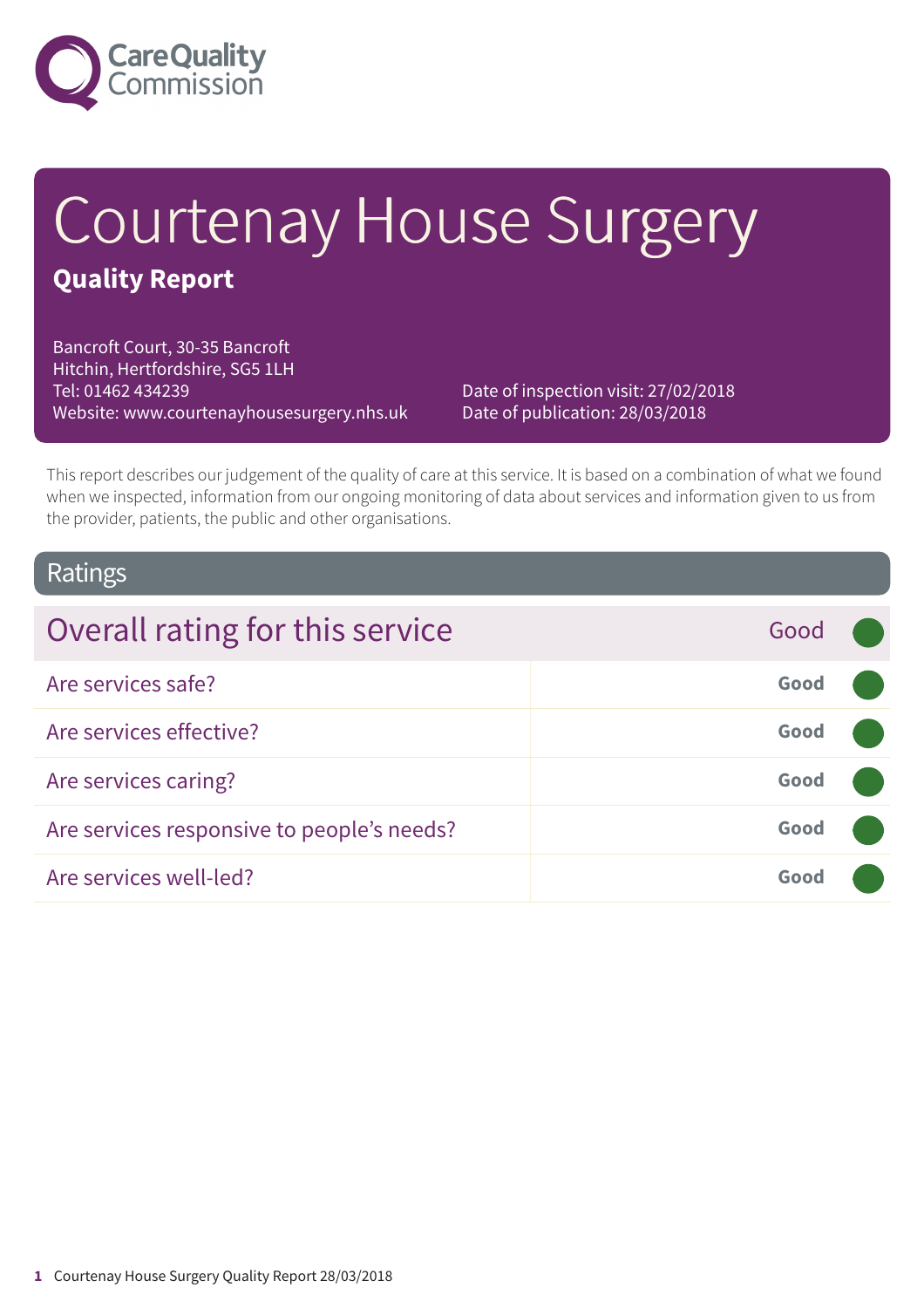# Key findings

### **Contents**

| Key findings of this inspection<br>Letter from the Chief Inspector of General Practice | Page<br>2      |
|----------------------------------------------------------------------------------------|----------------|
| Detailed findings from this inspection                                                 |                |
| Our inspection team                                                                    | 3              |
| Background to Courtenay House Surgery                                                  | -3             |
| Detailed findings                                                                      | $\overline{4}$ |
|                                                                                        |                |

### Letter from the Chief Inspector of General Practice

#### **This practice is rated as Good overall.** (Previous

inspection February 2016 – Good)

The key questions are rated as:

Are services safe? – Good

Are services effective? – Good

Are services caring? – Good

Are services responsive? – Good

Are services well-led? - Good

As part of our inspection process, we also look at the quality of care for specific population groups. The population groups are rated as:

Older People – Good

People with long-term conditions – Good

Families, children and young people – Good

Working age people (including those recently retired and students – Good

People whose circumstances may make them vulnerable – Good

People experiencing poor mental health (including people with dementia) - Good

We carried out an announced comprehensive inspection at Courtenay House Surgery on 27 February 2018 under Section 60 of the Health and Social Care Act 2008 as part of our regulatory functions.

At this inspection we found:

- The practice had clear systems to manage risk so that safety incidents were less likely to happen. When incidents did happen, the practice learned from them and improved their processes.
- The practice routinely reviewed the effectiveness and appropriateness of the care it provided. It ensured that care and treatment was delivered according to evidence-based guidelines.
- Staff involved and treated patients with compassion, kindness, dignity and respect.
- Patients found the appointment system easy to use and reported that they were able to access care when they needed it.
- Governance structures, systems and processes were effective and enabled the provider to identify, assess and mitigate risks to patients, staff and others.
- There was a strong focus on continuous learning and improvement at all levels of the organisation.

The area where the provider **should** make improvements is:

Establish a process to ensure information about the Parliamentary and Health Service Ombudsman is provided to patients when responding to complaints, in line with NHS complaints procedures and guidance.

#### **Professor Steve Field (CBE FRCP FFPH FRCGP)**

Chief Inspector of General Practice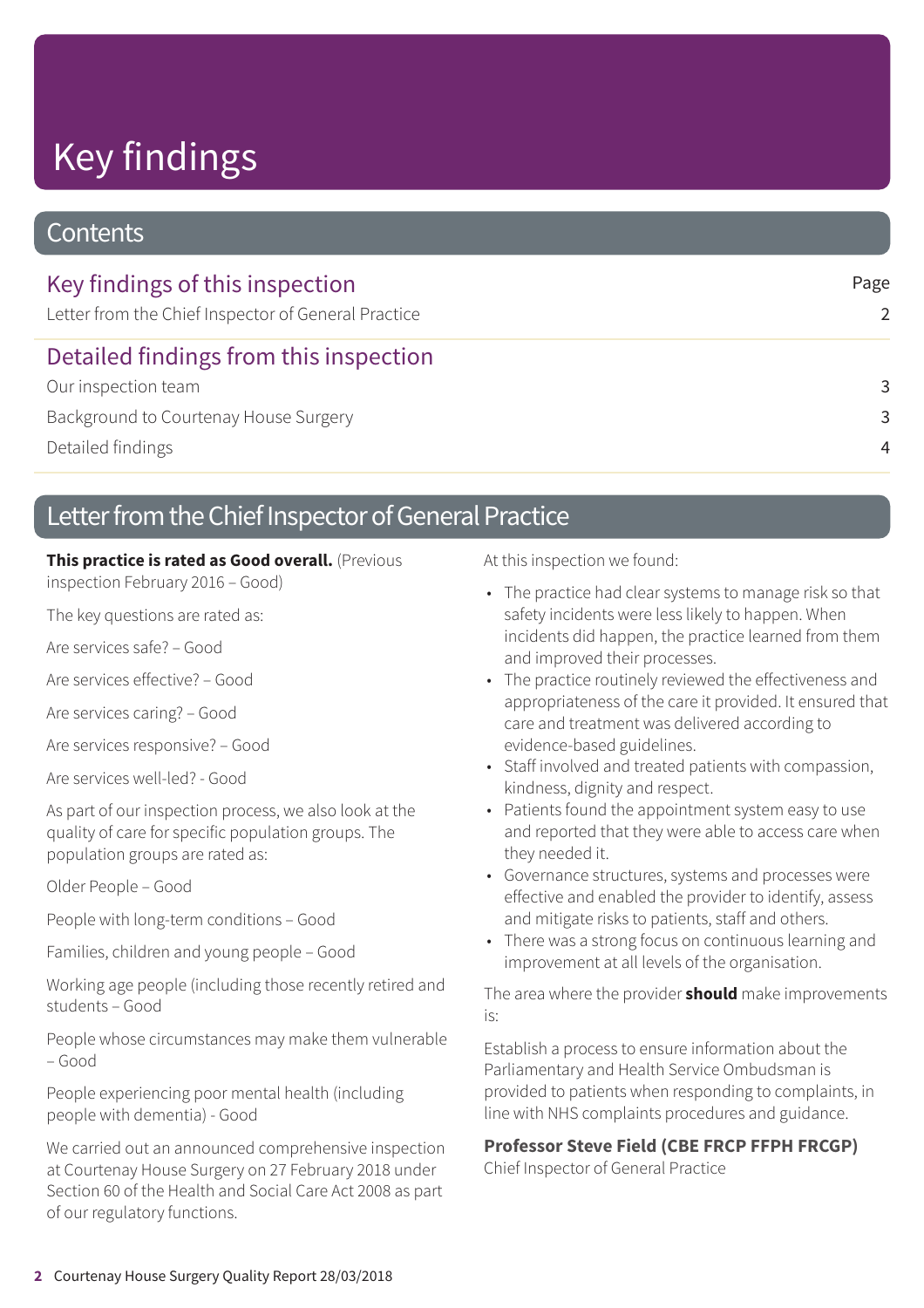

# Courtenay House Surgery **Detailed findings**

### Our inspection team

#### **Our inspection team was led by:**

Our inspection team was led by a CQC lead inspector**.** The team included a GP specialist adviser and an expert by experience.

### **Background to Courtenay** House Surgery

Courtenay House Surgery provides primary medical services to approximately 6,770 patients in Hitchin, Hertfordshire. Services are provided on a General Medical Services (GMS) contract (a nationally agreed contract). The practice has one registered manager in place. (A registered manager is an individual registered with CQC to manage the regulated activities provided).

The practice serves a population with an age profile similar to local and national averages. The population is 89% White British (2011 Census data). The area served is less deprived compared to England as a whole. The practice was able to offer dispensing services to those patients on the practice list who lived more than one mile (1.6km) from their nearest pharmacy.

The practice team consists of two GP partners and three salaried GPs; three of which are female and two are male. There are three practice nurses, including a nurse who is qualified to prescribe

certain medicines, one dispenser, a practice manager, a secretary and 10 administration and reception staff members.

The practice is open to patients between 8.30am and 6.30pm Monday to Friday. Patients are able to contact an emergency telephone number for the practice between 8am and 8.30am. Appointments with a GP or nurse are available from 9am to 12pm and from 2pm to 3.20pm, and from 4.10pm to 6.10pm Monday to Wednesday. Appointments with a GP are available from 9am to 12pm and from 4.10pm to 6.10pm every Thursday and from 9am to 12pm every Friday. Emergency appointments are available daily with the duty doctor. A telephone consultation service is also available for those who need urgent advice.

The practice offers extended opening hours between 7.30am and 8am every Tuesday and Wednesday. Extended opening hours are also offered between 6.30pm and 8pm on the third Monday of each month and from 8.45am to 12pm on the first Saturday of each month.

Home visits are available to those patients who are unable to attend the surgery. The Out of Hours service is provided by Herts Urgent Care and can be accessed via the NHS 111 service.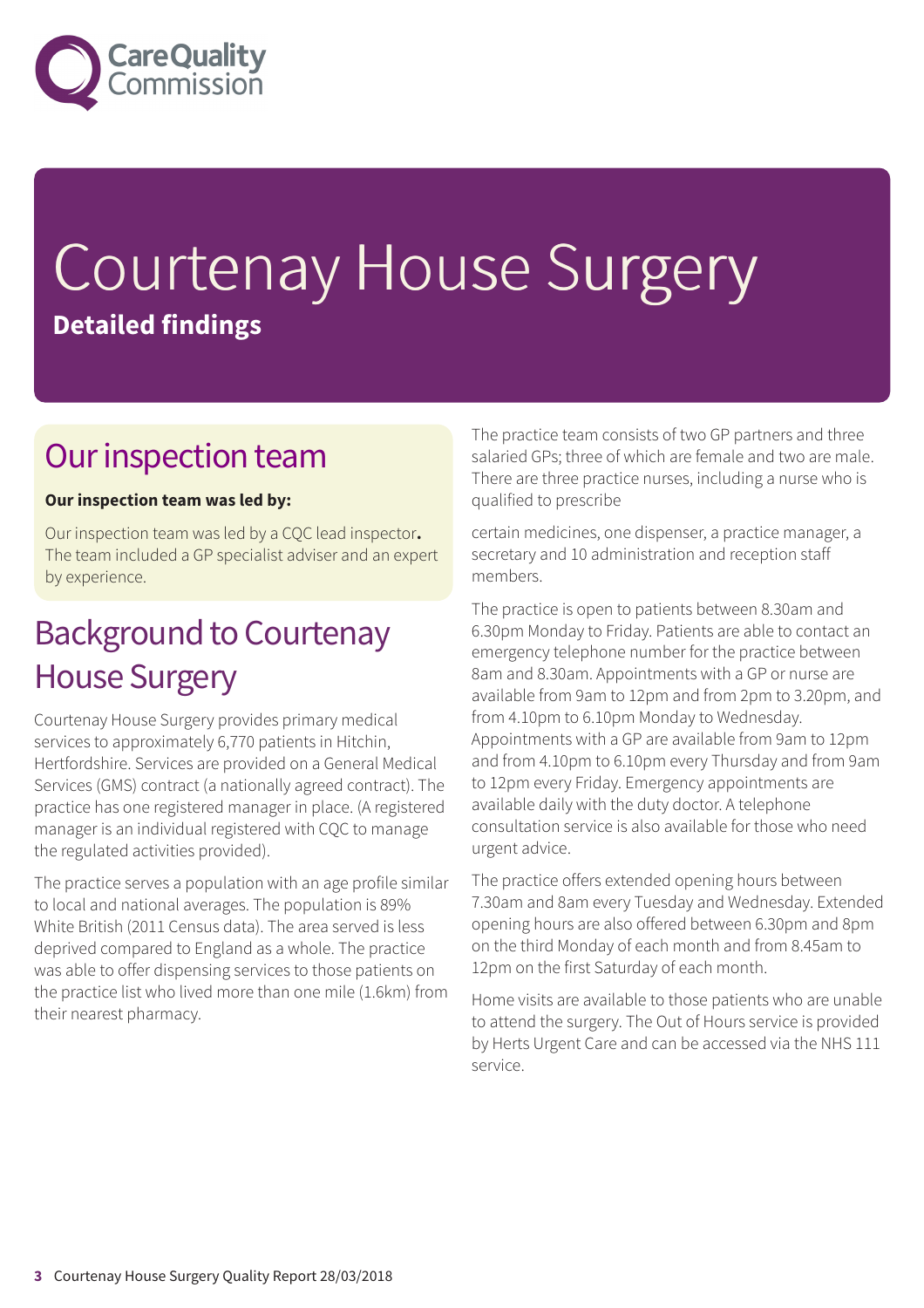# Are services safe?

### **Our findings**

**We rated the practice, and all of the population groups, as good for providing safe services.**

#### **Safety systems and processes**

The practice had clear systems to keep patients safe and safeguarded from abuse.

- The practice conducted safety risk assessments. It had a number of safety policies which were regularly reviewed and communicated to staff. Staff received safety information for the practice as part of their induction and refresher training. The practice had systems to safeguard children and vulnerable adults from abuse. Policies were regularly reviewed and were accessible to all staff. They outlined clearly who to contact for further guidance.
- The practice worked with other agencies to support patients and protect them from neglect and abuse. Staff took steps to protect patients from abuse, neglect, harassment, discrimination and breaches of their dignity and respect.
- The practice carried out staff checks, including checks of professional registration where relevant, on recruitment and on an ongoing basis. Disclosure and Barring Service (DBS) checks were undertaken where required. (DBS checks identify whether a person has a criminal record or is on an official list of people barred from working in roles where they may have contact with children or adults who may be vulnerable).
- All staff received up-to-date safeguarding and safety training appropriate to their role. They knew how to identify and report concerns. Staff who acted as chaperones were trained for the role and had received a DBS check. A risk assessment was in place for all staff including circumstances in which staff acted as a chaperone without having a DBS check.
- There was an effective system to manage infection prevention and control including a programme of annual infection prevention and control audits.
- The practice ensured that facilities and equipment were safe and that equipment was maintained according to manufacturers' instructions. There were systems for safely managing healthcare waste.

#### **Risks to patients**

There were systems to assess, monitor and manage risks to patient safety.

- There were arrangements for planning and monitoring the number and mix of staff needed.
- There was an effective induction system for newly appointed staff tailored to their role.
- Staff understood their responsibilities to manage emergencies on the premises and to recognise those in need of urgent medical attention. Clinicians knew how to identify and manage patients with severe infections, for example, there was a sepsis toolkit available on the clinical system. (Sepsisis a rare but serious complication of an infection. Without quick treatment,sepsiscan lead to multiple organ failure and death).
- When there were changes to services or staff the practice assessed and monitored the impact on safety.

#### **Information to deliver safe care and treatment**

Staff had the information they needed to deliver safe care and treatment to patients.

- Individual care records were written and managed in a way that kept patients safe. The care records we saw showed that information needed to deliver safe care and treatment was available to relevant staff in an accessible way.
- The practice had systems for sharing information with staff and other agencies to enable them to deliver safe care and treatment.
- Referral letters included all of the necessary information.

#### **Safe and appropriate use of medicines**

The practice had reliable systems for appropriate and safe handling of medicines.

- The systems for managing medicines, including vaccines, medical gases, and emergency medicines and equipment minimised risks. The practice kept prescription stationery securely and monitored its use.
- Staff prescribed, administered or supplied medicines to patients and gave advice on medicines in line with legal requirements and current national guidance. The practice had audited antimicrobial prescribing. There was evidence of actions taken to support good antimicrobial stewardship.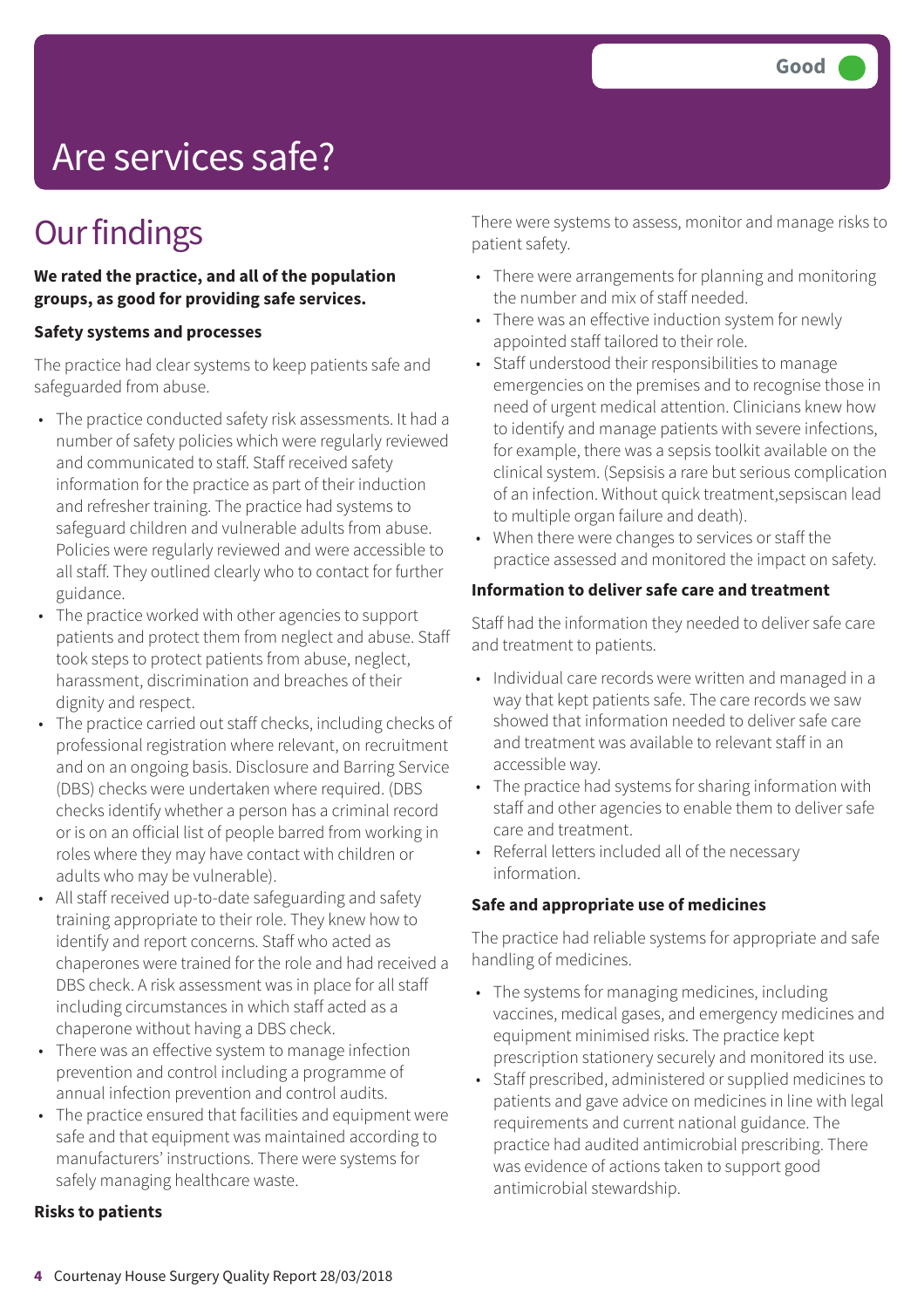### Are services safe?

- Patients' health was monitored to ensure medicines were being used safely and followed up on appropriately. The practice involved patients in regular reviews of their medicines.
- Arrangements for dispensing medicines at the practice kept patients safe.

#### **Track record on safety**

The practice had a good safety record.

- There were comprehensive risk assessments in relation to safety issues.
- The practice monitored and reviewed activity. This helped it to understand risks and gave a clear, accurate and current picture that led to safety improvements.

#### **Lessons learned and improvements made**

The practice learned and made improvements when things went wrong.

- There was a system for recording and acting on significant events and incidents. Staff understood their duty to raise concerns and report incidents and near misses. Leaders and managers supported them when they did so. For example, we reviewed a significant event following a dispensing error. The practice had undertaken an investigation and had taken steps to reduce the risk of the event reoccurring.
- There were adequate systems for reviewing and investigating when things went wrong. The practice learned and shared lessons, identified themes and took action to improve safety in the practice.
- There was a system for receiving and acting on safety alerts. The practice learned from external safety events as well as patient and medicine safety alerts. For example, the practice had received a medicine safety alert relating to liver function and had taken the necessary action as a result.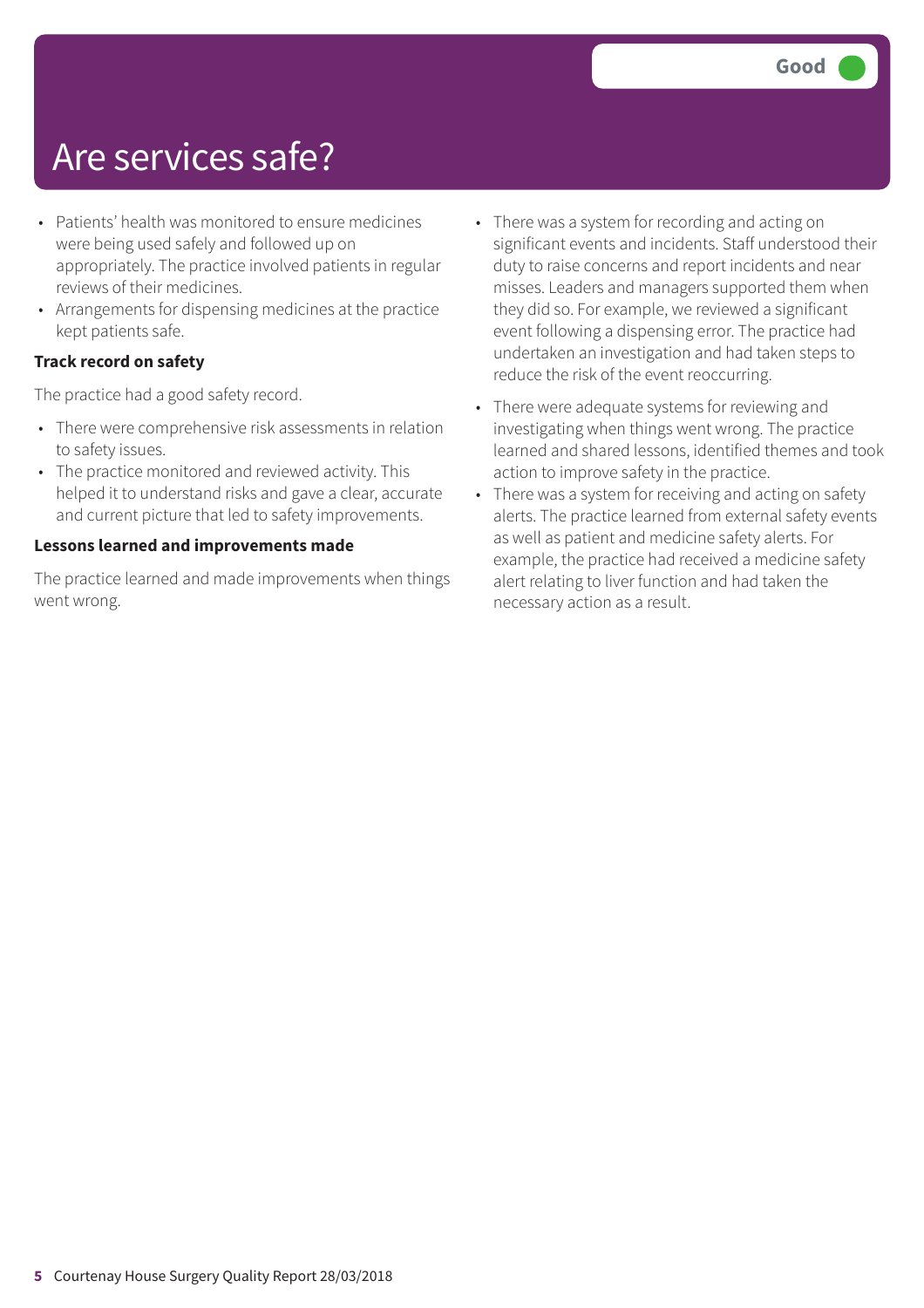## Are services effective?

(for example, treatment is effective)

### **Our findings**

#### **We rated the practice, and all of the population groups, as good for providing effective services.**

#### **Effective needs assessment, care and treatment**

The practice had systems to keep clinicians up to date with current evidence-based practice. We saw that clinicians assessed needs and delivered care and treatment in line with current legislation, standards and guidance supported by clear clinical pathways and protocols.

- Patients' needs were fully assessed. This included their clinical needs and their mental and physical wellbeing.
- From our findings on the day we saw no evidence of discrimination when making care and treatment decisions.
- Staff advised patients what to do if their condition got worse and where to seek further help and support.
- The practice used healthcare informatics software to monitor and improve patient care. Senior staff engaged with the local East and North Hertfordshire Clinical Commissioning Group (CCG) and accessed CCG guidelines. The practice demonstrated how this information was used to plan care in order to meet identified needs.
- The practice was comparable to the local Clinical Commissioning Group (CCG) and national averages for antibiotic prescribing. The number of antibacterial prescription items prescribed per specific therapeutic group was 0.82 units compared to the CCG average of 1.04 and the national average of 0.98.
- The number of antibiotic items (In particular Co-Amoxiclav, Cephalosporins or Quinolones) prescribed was 6.8% compared with the local CCG average of 8.5% and national average of 8.9%.
- The average daily quantity of hypnotics prescribed per specific therapeutic group was 0.79 units compared to the CCG average of 0.72 and the England average of 0.90. (It is important that antibiotics are used sparingly to avoid medicine resistant bacteria developing). The practice regularly monitored their antibiotic prescribing and completed clinical audits to identify where improvements could be made.

The practice used information about care and treatment to make improvements. The most recent published Quality Outcome Framework (QOF) results were 99% of the total

number of points available compared with the Clinical Commissioning Group (CCG) average of 96% and national average of 96%. The overall exception reporting rate was 4% compared with the local CCG average of 9% and the national average of 10%. (QOF is a system intended to improve the quality of general practice and reward good practice. Exception reporting is the removal of patients from QOF calculations where, for example, the patients decline or do not respond to invitations to attend a review of their condition or when a medicine is not appropriate).

#### Older people:

- Older patients who are frail or may be vulnerable received a full assessment of their physical, mental and social needs. Those identified as being frail had a clinical review including a review of medication.
- Patients aged over 75 were invited for a health check. If necessary they were referred to other services such as voluntary services and supported by an appropriate care plan. Over a 12 month period the practice had undertaken 44 health checks and had completed 289 patient health checks since October 2014.
- The practice followed up on older patients discharged from hospital. It ensured that their care plans and prescriptions were updated to reflect any extra or changed needs.
- A named GP carried out a weekly visit to a local care home for continuity of care. We spoke to a member of staff at the home who described the service provided as accessible and responsive to needs of their residents.

People with long-term conditions:

- The practice had an effective patient recall system in place and patients with long-term conditions had a structured annual review to check their health and medicines needs were being met. For patients with the most complex needs, the GP worked with other health and care professionals to deliver a coordinated package of care.
- Staff who were responsible for reviews of patients with long term conditions had received specific training.
- 71% of patients diagnosed with asthma, on the register, had received an asthma review in the last 12 months which was comparable to the local average of 75% and national average of 76%. Exception reporting was below 1% compared with the local average of 7% and national average of 8%. (Exception reporting is the removal of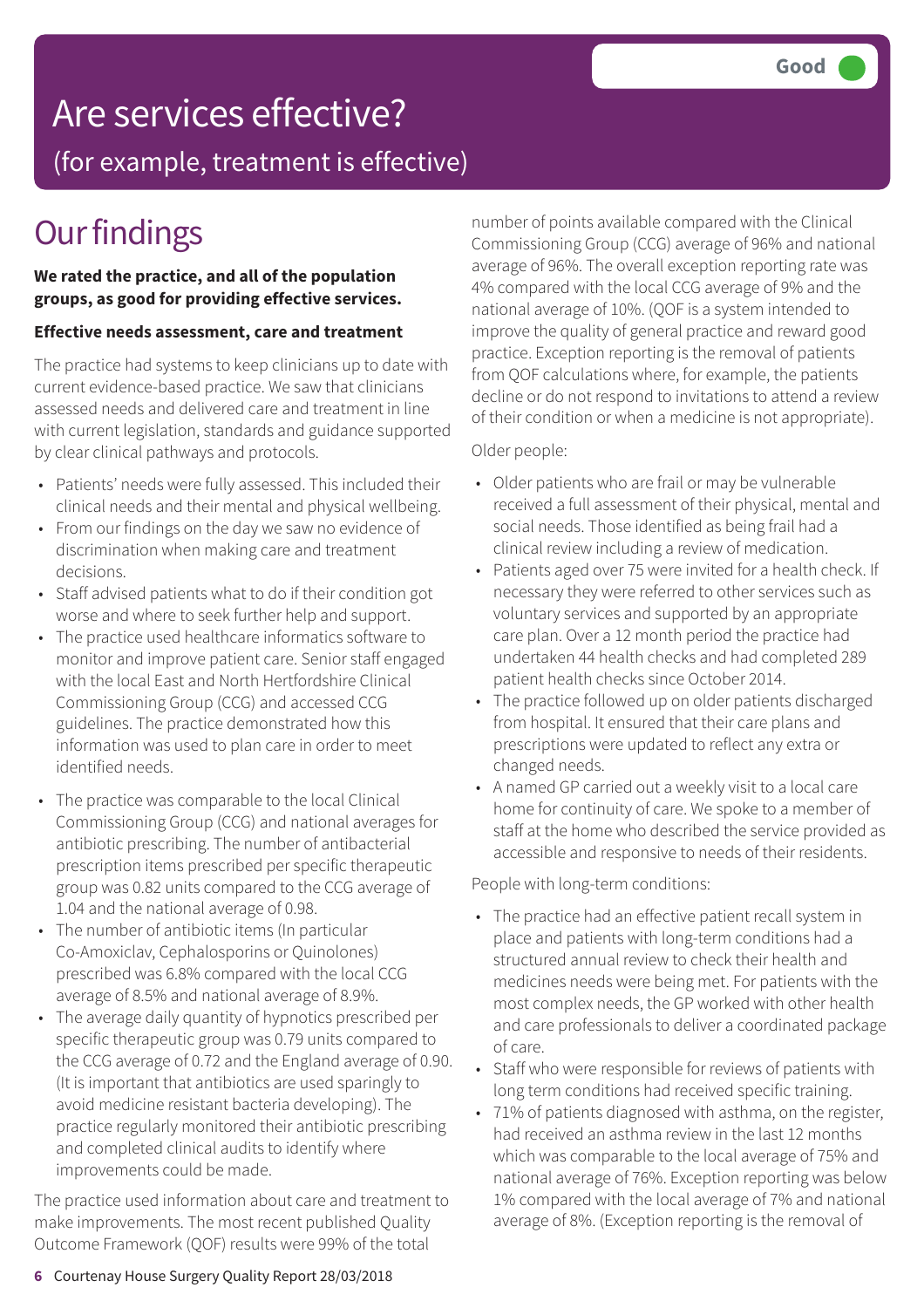### Are services effective?

### (for example, treatment is effective)

patients from QOF calculations where, for example, the patients are unable to attend a review meeting or certain medicines cannot be prescribed because of side effects).

• 83% of patients diagnosed with diabetes, on the register, in whom the last IFCC-HbA1c was 64 mmol/mol or less in the preceding 12 months, which was comparable to the local CCG average of 78% and national average of 80%. Exception reporting was 3% compared with the local average of 11% and national average of 12%.

Families, children and young people:

- Childhood immunisation rates for the vaccinations given were higher than the national averages. The practice had met the 90% target in all four key indicators and had achieved an overall score of 9.7 out of 10 compared to the national average score of 9.1.
- The practice had arrangements to identify and review the treatment of newly pregnant women on long-term medicines.
- The practice offered a range of family planning services. Baby vaccination clinics and ante-natal clinics were held at the practice on a regular basis.

Working age people (including those recently retired and students):

- The practice's uptake for cervical screening was 77%, which was in line with the 81% coverage target for the national screening programme. The practice contacted patients who had not responded to the initial invitation and monitored uptake.
- The practice had systems to inform eligible patients to have the meningitis vaccine, for example before attending university for the first time.
- Patients had access to appropriate health assessments and checks including NHS health checks for patients aged 40-74 years. There was appropriate follow-up on the outcome of health assessments and checks where abnormalities or risk factors were identified.
- The nursing team provided smoking cessation advice and patients were referred to a local NHS dietician for advice and support.

People whose circumstances make them vulnerable:

• End of life care was delivered in a coordinated way which took into account the needs of those whose circumstances may make them vulnerable.

- The practice held a register of patients living in vulnerable circumstances including homeless people, travellers and those with a learning disability.
- There were 19 patients on the Learning Disabilities register and 14 of these patients had received an annual health check during 2016/2017.

People experiencing poor mental health (including people with dementia):

- 94% of patients diagnosed with dementia had their care reviewed in a face to face meeting in the previous 12 months. This was above the local average of 83% and national average of 84%.
- 98% of patients diagnosed with schizophrenia, bipolar affective disorder and other psychoses had a comprehensive, agreed care plan documented in the previous 12 months. This was comparable to the local average of 92% and national average of 90%.
- The practice specifically considered the physical health needs of patients with poor mental health and those living with dementia. For example, 94% of patients experiencing poor mental health had received discussion and advice about alcohol consumption. This was comparable to the local and national average of 91%. 95% of patients experiencing poor mental health had received discussion and advice about smoking cessation, which was comparable to the local average of 94% and national average of 95%.

#### **Monitoring care and treatment**

- The practice had a comprehensive programme of quality improvement activity and routinely reviewed the effectiveness and appropriateness of the care provided. For example, the practice had completed an audit on patients with impaired glucose tolerance. This audit was repeated and the results had demonstrated improvements in managing patient outcomes.
- Where appropriate, clinicians took part in local and national improvement initiatives. The practice monitored their performance and patient outcomes and received and acted on local CCG performance reports which were issued on a regular basis.

#### **Effective staffing**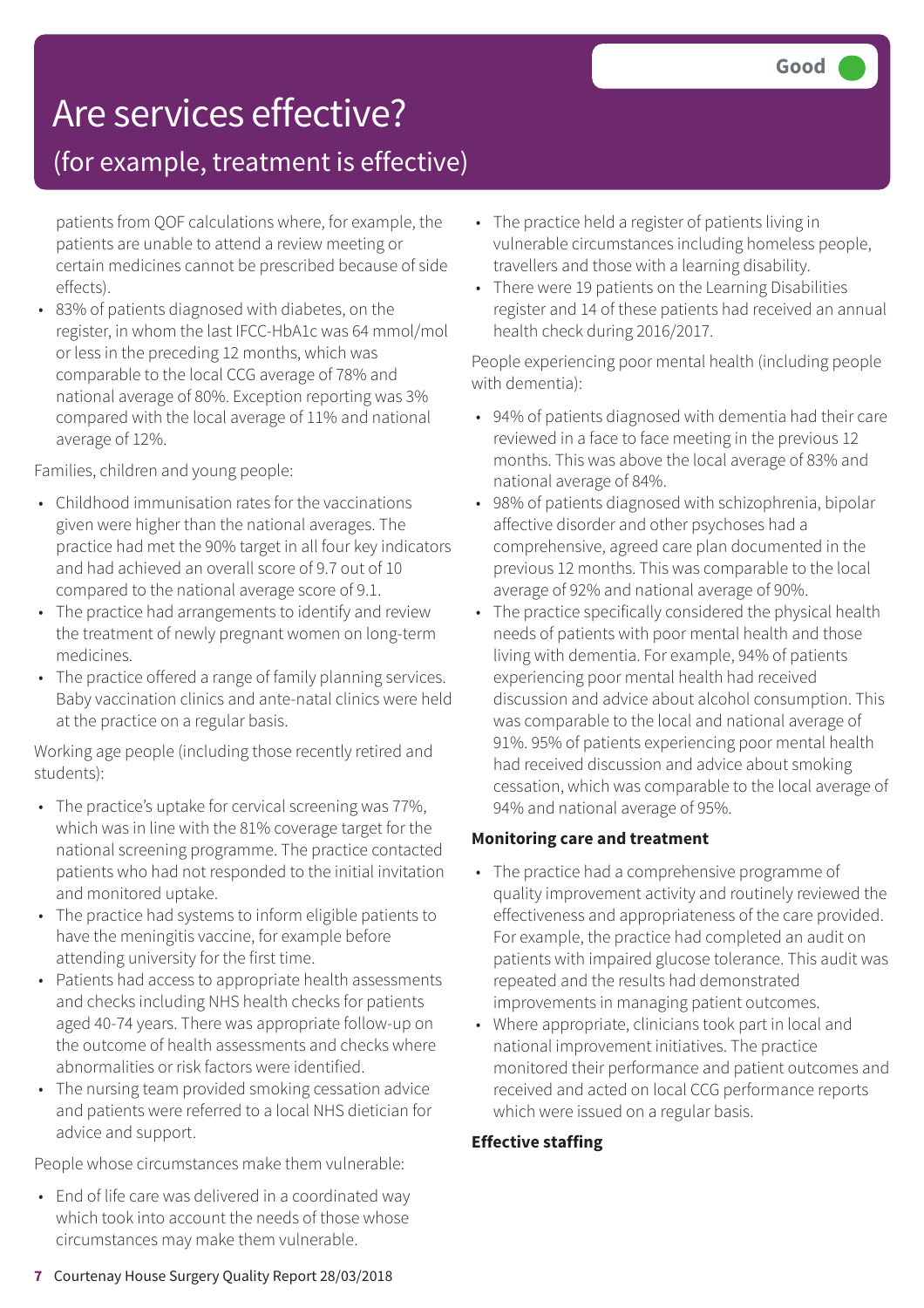### Are services effective? (for example, treatment is effective)

Staff had the skills, knowledge and experience to carry out their roles. For example, staff whose role included immunisation and taking samples for the cervical screening programme had received specific training and could demonstrate how they stayed up to date.

- The practice understood the learning needs of staff and provided protected time and training to meet them. Up to date records of skills, qualifications and training were maintained. The practice demonstrated how they supported staff in their development and staff told us they were encouraged and given opportunities to develop. The nursing team regularly attended study days.
- The practice provided staff with ongoing support. This included an induction process, one-to-one meetings, appraisals, coaching and mentoring, clinical supervision and support for revalidation.
- There was a clear approach for supporting and managing staff when their performance was poor or variable.

### **Coordinating care and treatment**

Staff worked together and with other health and social care professionals to deliver effective care and treatment.

- We saw records that showed that all appropriate staff, including those in different teams, services and organisations, were involved in assessing, planning and delivering care and treatment.
- Patients received coordinated and person-centred care. This included when they moved between services, when they were referred, or after they were discharged from hospital. The practice worked with patients to develop personal care plans that were shared with relevant agencies.
- The practice ensured that end of life care was delivered in a coordinated way which took into account the needs of different patients, including those who may be vulnerable because of their circumstances.
- The practice worked closely with a multi-disciplinary rapid response service in place to support older people and others with long term or complex conditions to remain at home rather than going into hospital or residential care.

• Multi-disciplinary team meetings took place on a six to eight weekly basis for vulnerable patients and for patients requiring palliative care. We saw evidence of meeting minutes to confirm this.

#### **Helping patients to live healthier lives**

Staff were consistent and proactive in helping patients to live healthier lives.

- The practice identified patients who may be in need of extra support and directed them to relevant services. This included patients in the last 12 months of their lives, patients at risk of developing a long-term condition and carers.
- Staff encouraged and supported patients to be involved in monitoring and managing their health.
- Staff discussed changes to care or treatment with patients and their carers as necessary.
- The practice supported national priorities and initiatives to improve the population's health, for example, stop smoking campaigns, tackling obesity.

The practice encouraged its relevant patients to attend national screening programmes. Bowel and breast cancer screening rates were comparable with the local and national averages. Data from 2016/2017 showed:

- 62% of patients aged 60 to 69 years had been screened for bowel cancer in the last 30 months compared to 59% locally and 54% nationally.
- 59% of female patients aged 50 to 70 years had been screened for breast cancer in the last three years compared to 59% locally and 55% nationally.

#### **Consent to care and treatment**

The practice obtained consent to care and treatment in line with legislation and guidance.

- Clinicians understood the requirements of legislation and guidance when considering consent and decision making.
- Clinicians supported patients to make decisions. Where appropriate, they assessed and recorded a patient's mental capacity to make a decision.
- The practice monitored the process for seeking consent appropriately.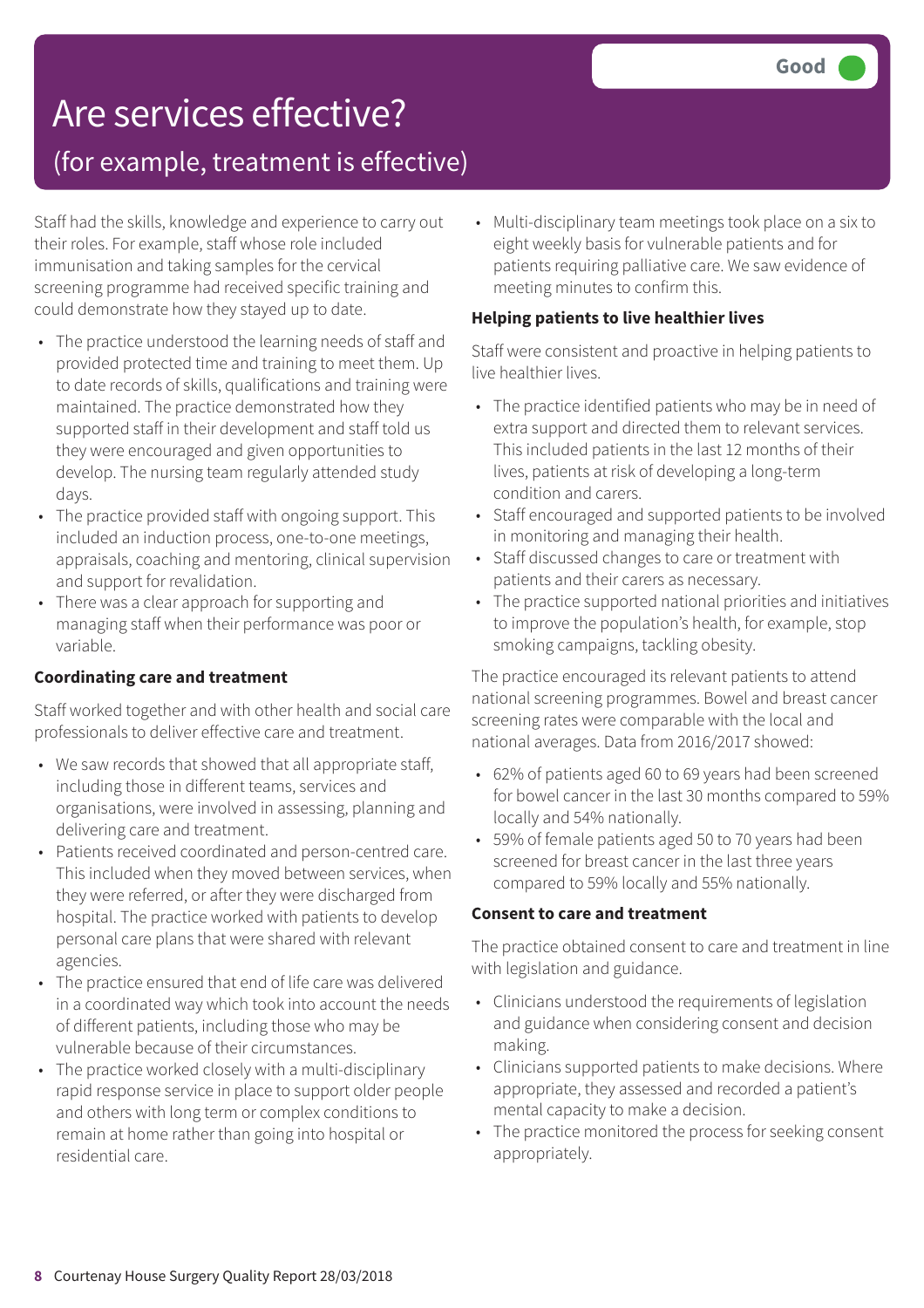# Are services caring?

### **Our findings**

#### **We rated the practice, and all of the population groups, as good for caring.**

#### **Kindness, respect and compassion**

Staff treated patients with kindness, respect and compassion.

- Staff understood patients' personal, cultural, social and religious needs.
- The practice gave patients timely support and information.
- Reception staff knew that if patients wanted to discuss sensitive issues or appeared distressed they could offer them a private room to discuss their needs.
- All of the 13 patient Care Quality Commission comment cards we received were positive about the service experienced. This was in line with the results of the NHS Friends and Family Test and other feedback received by the practice.

Results from the July 2017 annual national GP patient survey showed patients felt they were treated with compassion, dignity and respect. Two hundred and fifty surveys were sent out and 122 were returned. This represented approximately 2% of the practice population. The practice was comparable with local and national averages for its satisfaction scores on consultations with GPs and nurses. For example:

- 88% of patients who responded said the GP was good at listening to them compared with the Clinical Commissioning Group (CCG) average of 87% and the national average of 89%.
- 82% of patients who responded said the GP gave them enough time compared with the CCG average of 83% and national average of 86%.
- 95% of patients who responded said they had confidence and trust in the last GP they saw compared with the CCG average and national average of 95%.
- 82% of patients who responded said the last GP they spoke to was good at treating them with care and concern compared with the CCG average of 83% and the national average of 86%.
- 94% of patients who responded said the nurse was good at listening to them compared with the CCG average of 92% and the national average of 91%.
- 93% of patients who responded said the nurse gave them enough time compared with the CCG average and national average of 92%.
- 100% of patients who responded said they had confidence and trust in the last nurse they saw compared with the CCG average and national average of 97%.
- 94% of patients who responded said the last nurse they spoke to was good at treating them with care and concern compared with the CCG average and national average of 91%.
- 95% of patients who responded said they found the receptionists at the practice helpful compared with the CCG average of 84% and the national average of 87%.

#### **Involvement in decisions about care and treatment**

Staff helped patients be involved in decisions about their care and were aware of the Accessible Information Standard (a requirement to make sure that patients and their carers can access and understand the information they are given):

- Interpretation services were available for patients who did not have English as a first language. We saw notices in the reception areas informing patients this service was available.
- Staff communicated with patients in a way that they could understand, for example, communication aids and easy read materials were available.
- Staff helped patients and their carers find further information and access community and advocacy services. They helped them ask questions about their care and treatment.

The practice proactively identified patients who were carers. The practice's computer system alerted GPs if a patient was also a carer.

- The practice held a register of carers with 174 carers identified which was approximately 2.5% of the practice list. A member of the reception team was the nominated carers lead (a Carers' champion). They attended local meetings to help ensure that the various services supporting carers were coordinated and effective. The practice referred patients to a local carer's support organisation, provided information packs and also displayed information on a carers' notice board.
- Staff told us that if families had experienced bereavement, their usual GP contacted them. This call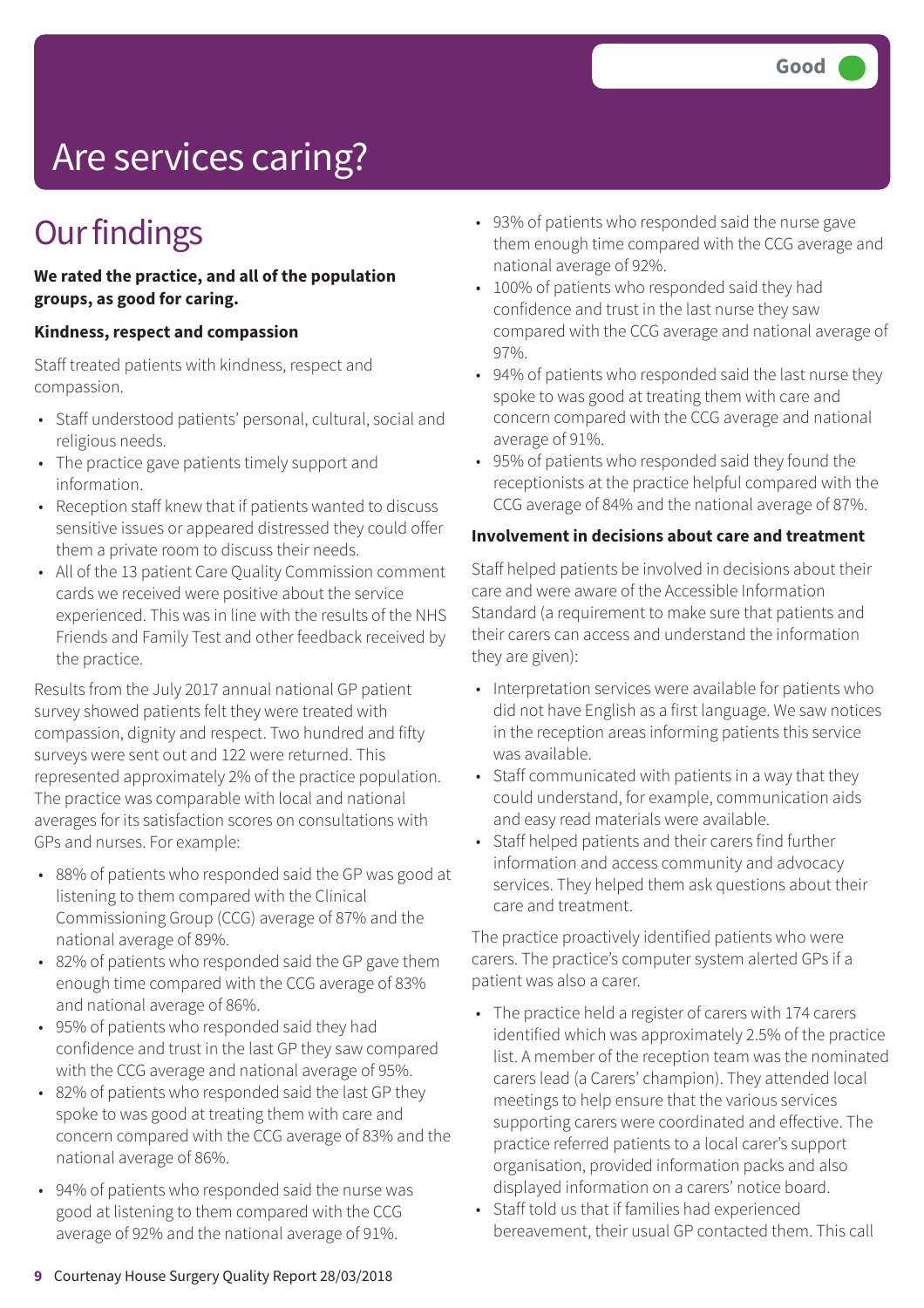### Are services caring?

was either followed by a patient consultation at a flexible time and location to meet the family's needs and/or by giving them advice on how to find a support service.

Results from the national GP patient survey showed patients responded positively to questions about their involvement in planning and making decisions about their care and treatment. Results were in line with local and national averages:

- 87% of patients who responded said the last GP they saw was good at explaining tests and treatments compared with the CCG average of 85% and the national average of 86%.
- 82% of patients who responded said the last GP they saw was good at involving them in decisions about their care compared with the CCG average of 79% and the national average of 82%.
- 93% of patients who responded said the last nurse they saw was good at explaining tests and treatments compared with the CCG and national average of 90%.
- 89% of patients who responded said the last nurse they saw was good at involving them in decisions about their care compared with the CCG average of 86% and the national average of 85%.

#### **Privacy and dignity**

The practice respected and promoted patients' privacy and dignity.

- Staff recognised the importance of patients' dignity and respect.
- The practice complied with the Data Protection Act 1998.
- The practice had an electronic check-in kiosk available which promoted patient confidentiality.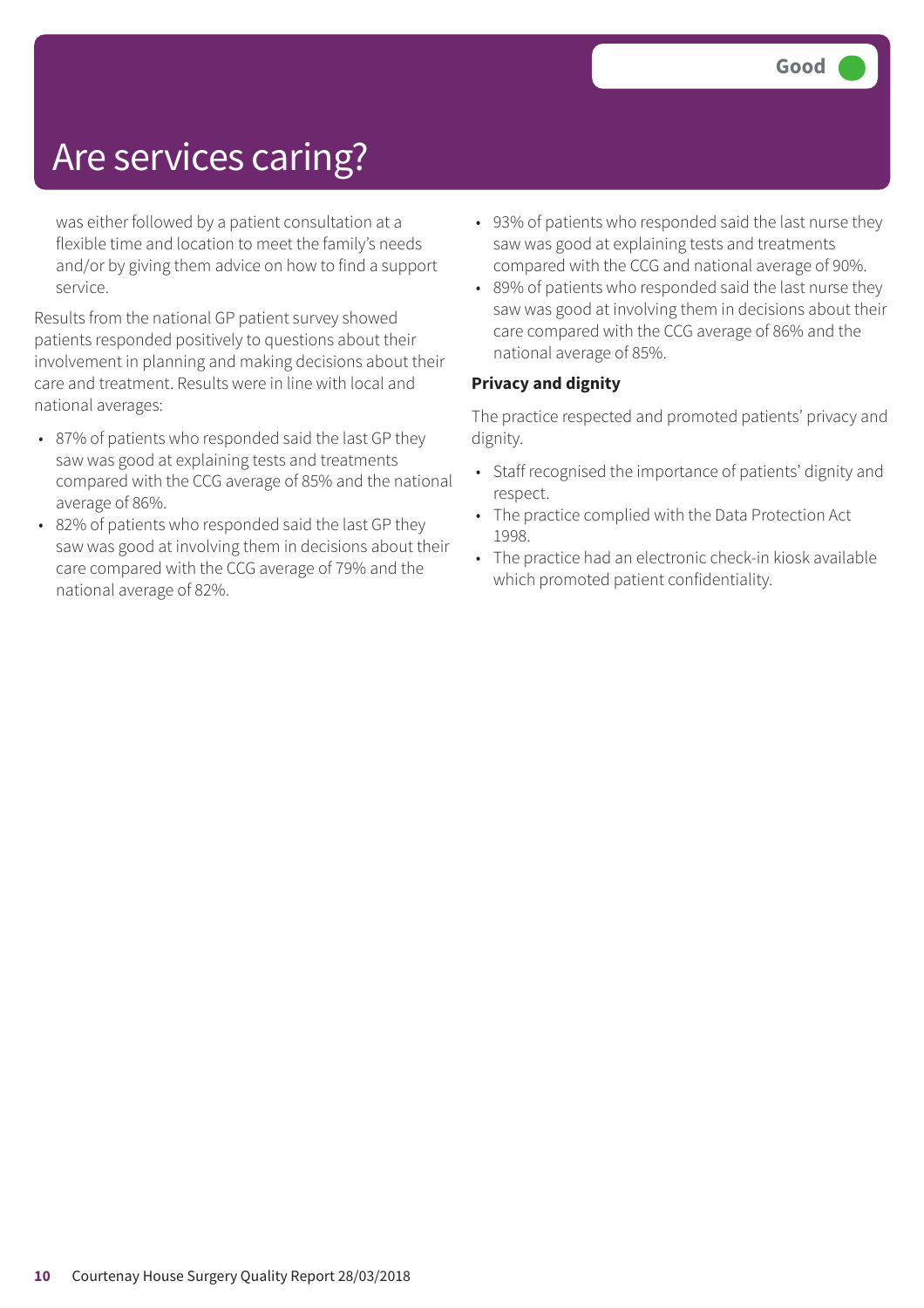# Are services responsive to people's needs?

(for example, to feedback?)

## **Our findings**

### **We rated the practice, and all of the population groups, as good for providing responsive services.**

### **Responding to and meeting people's needs**

The practice organised and delivered services to meet patients' needs. The practice understood the needs of its population and tailored services in response to those needs. For example, a phlebotomy service was available at the practice three times a week to take blood samples from patients for required testing.

- The practice participated in the local area winter resilience scheme and offered additional appointments. This service had given patients the opportunity to attend the practice for an urgent appointment rather than travel to the local A&E department. The practice had offered 186 additional appointments between October and December 2017 and had seen 169 patients during this time period.
- The practice was proactive in offering online services such as appointment booking, an appointment reminder text messaging service and repeat prescriptions, as well as a full range of health promotion and screening.
- The practice improved services where possible in response to unmet needs.
- The practice dispensed medicine to approximately 870 patients in the surrounding villages
- The facilities and premises were appropriate for the services delivered.
- The practice made reasonable adjustments when patients found it hard to access services.
- Care and treatment for patients with multiple long-term conditions and patients approaching the end of life was coordinated with other services.

### Older people:

- All patients had a named GP who supported them in whatever setting they lived, whether it was at home or in a care home or supported living scheme.
- The practice was responsive to the needs of older patients, and offered home visits and urgent

appointments for those with enhanced needs. The GPs also accommodated home visits for those who had difficulties getting to the practice due to limited local public transport availability.

• The practice was able to offer home visits via the Acute In Hours Visiting Service. This is a team of doctors who work across East and North Hertfordshire to visit patients at home to provide appropriate treatment and help reduce attendance at hospital.

People with long-term conditions:

- Patients with a long-term condition received an annual review to check their health and medicines needs were being appropriately met. Multiple conditions were reviewed at one appointment, and consultation times were flexible to meet each patient's specific needs.
- The practice held regular meetings with the local district nursing team to discuss and manage the needs of patients with complex medical issues.
- An anti-coagulation service was provided to patients at the practice on a weekly basis.

Families, children and young people:

- We found there were systems to identify and follow up children living in disadvantaged circumstances and who were at risk, for example, children and young people who had a high number of accident and emergency (A&E) attendances. Records we looked at confirmed this.
- A community midwife held a clinic at the practice on a weekly basis.
- Patients were able to receive travel vaccinations available on the NHS as well as those only available privately.
- All parents or guardians calling with concerns about a child under the age of 18 were offered a same day appointment when necessary.

Working age people (including those recently retired and students):

• The needs of this population group had been identified and the practice had adjusted the services it offered to ensure these were accessible, flexible and offered continuity of care. For example, extended opening hours were available during two mornings each week, until 8pm on the third Monday of each month and during the first Saturday of each month.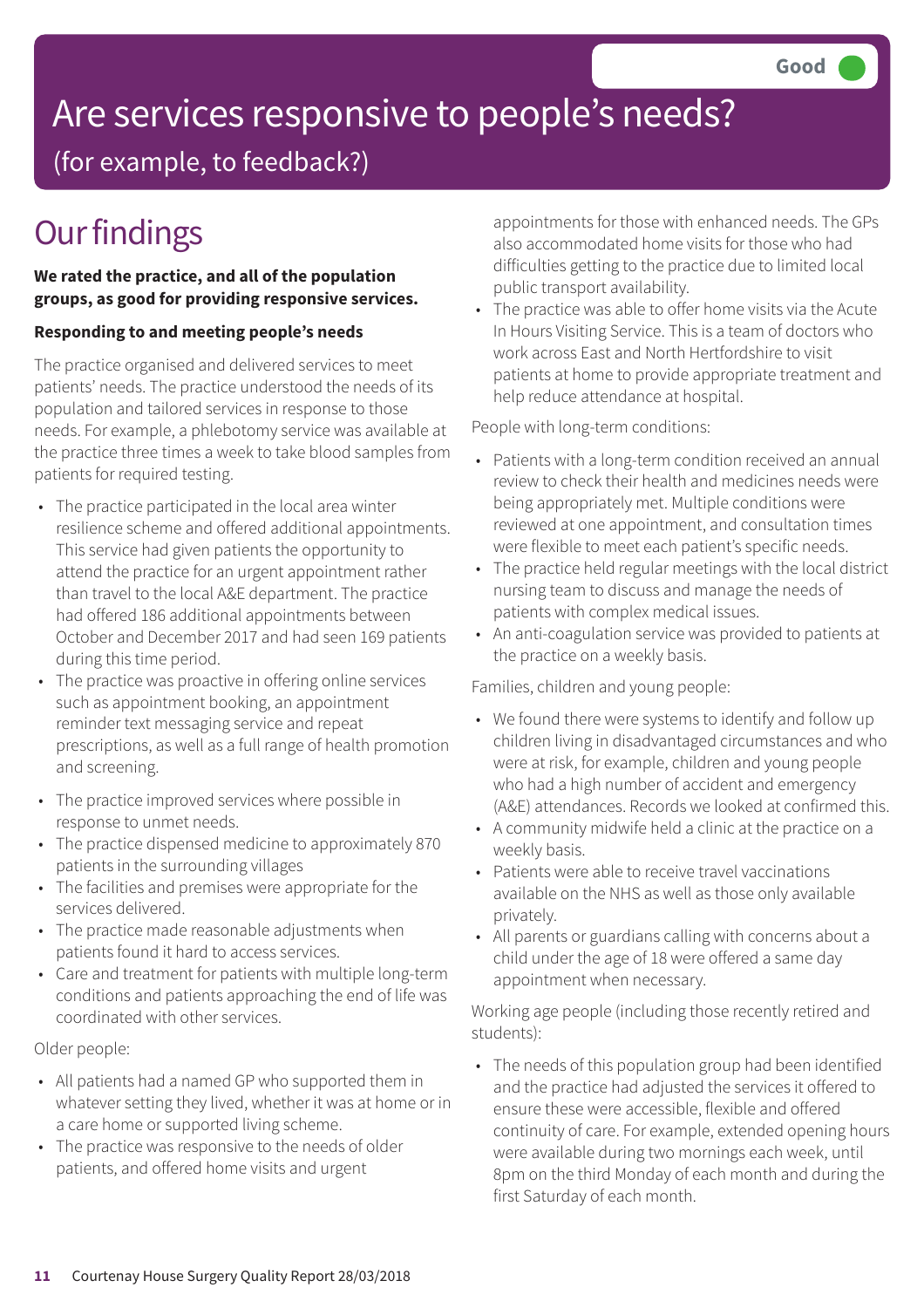# Are services responsive to people's needs?

### (for example, to feedback?)

- The practice provided an electronic prescribing service (EPS) which enabled GPs to send prescriptions electronically to a pharmacy of patients' choice.
- Telephone consultations were available which supported patients who were unable to attend the practice during normal working hours.

People whose circumstances make them vulnerable:

- The practice offered longer appointments for patients with a learning disability.
- A coding and alert system was in place to ensure staff members were able to identify and support vulnerable patients.
- The practice regularly worked with other health care professionals in the case management of vulnerable patients.

People experiencing poor mental health (including people with dementia):

- Staff interviewed had a good understanding of how to support patients with mental health needs and those patients living with dementia.
- The practice held a register of patients experiencing poor mental health and offered regular reviews and same day contact.
- Patients were referred to a NHS counselling service which was provided at the practice on a weekly basis.

### **Timely access to the service**

Patients were able to access care and treatment from the practice within an acceptable timescale for their needs.

- Patients had timely access to initial assessment, test results, diagnosis and treatment.
- Waiting times, delays and cancellations were minimal and managed appropriately.
- Patients with the most urgent needs had their care and treatment prioritised.
- The appointment system was easy to use.

Results from the July 2017 annual national GP patient survey showed that patients' satisfaction with how they could access care and treatment was above local and national averages. This was supported by observations on the day of inspection and feedback from patients and members of the patient participation group.

- 78% of patients who responded were satisfied with the practice's opening hours compared with the Clinical Commissioning Group (CCG) average of 72% and the national average of 76%.
- 83% of patients who responded said they could get through easily to the practice by phone compared with the CCG average of 62% and the national average of 71%.
- 91% of patients who responded said that the last time they wanted to speak to a GP or nurse they were able to get an appointment compared with the CCG average of 83% and the national average of 84%.
- 88% of patients who responded said their last appointment was convenient compared with the CCG average of 78% and the national average of 81%.
- 77% of patients who responded described their experience of making an appointment as good compared with the CCG average of 66% and the national average of 73%.
- 74% of patients who responded said they don't normally have to wait too long to be seen compared with the CCG average of 63% and the national average of 64%.

#### **Listening and learning from concerns and complaints**

The practice took complaints and concerns seriously and used information obtained from complaints to improve the quality of care.

- Information about how to make a complaint or raise concerns was available and it was easy to do. Staff treated patients who made complaints compassionately.
- The complaint policy and procedures were in line with recognised guidance. The practice recorded both written and verbal complaints and undertook an annual review of complaints to identify trends and themes.
- Twenty one complaints were received within the previous 12 months. We reviewed four of these complaints and found that they were satisfactorily handled in a timely way. However, the practice did not provide patients with information on the role of the Parliamentary and Health Service Ombudsman (PHSO) when responding to patient complaints as standard. (The PHSO make final decisions on complaints that have not been resolved by the NHS in England).
- The practice learned lessons from individual concerns and complaints and also from analysis of trends. It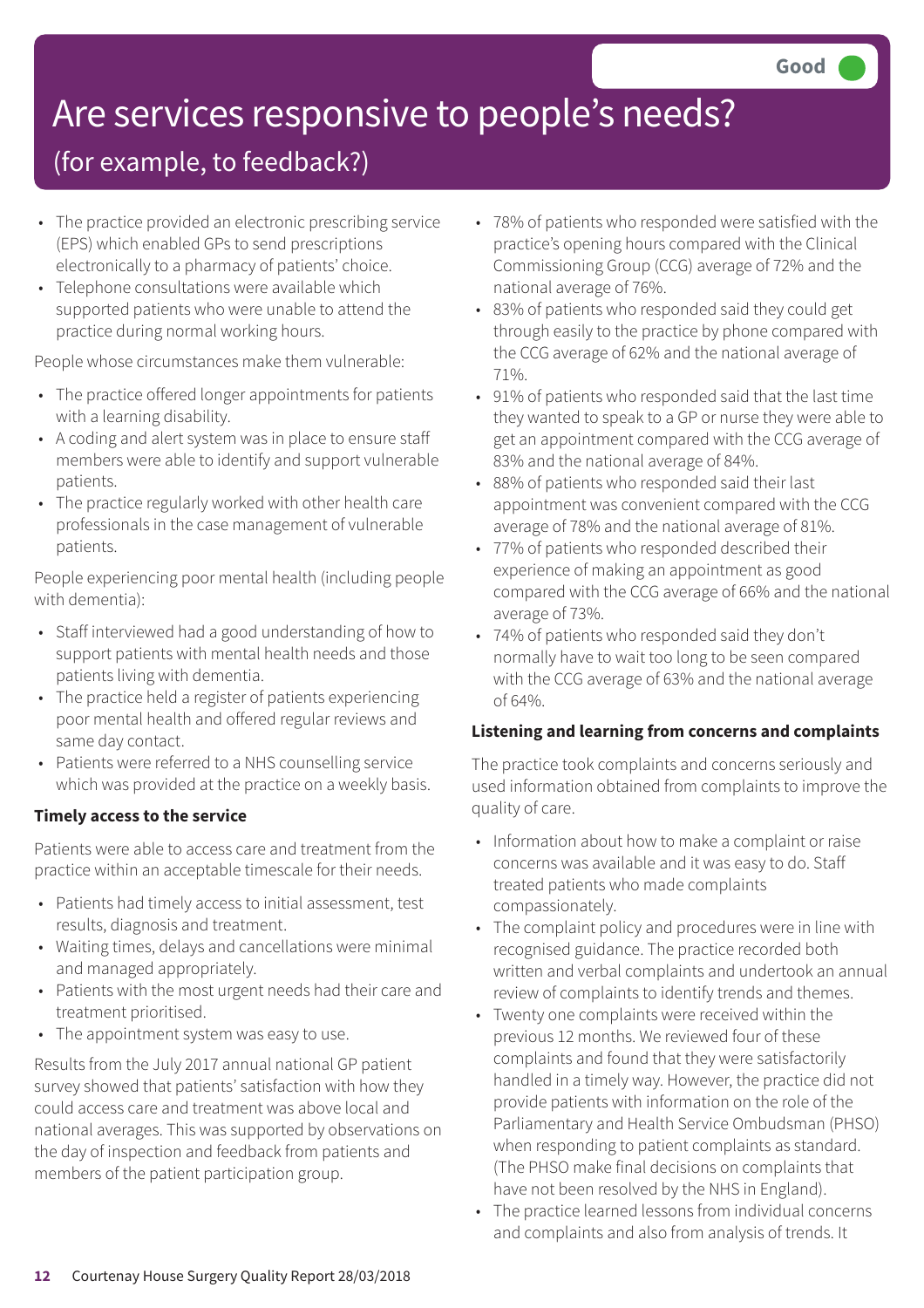# Are services responsive to people's needs?

(for example, to feedback?)

acted as a result to improve the quality of care. For example, the practice had reviewed their procedures for managing two week wait referrals following an internal communication error which was identified by a member of the administration team.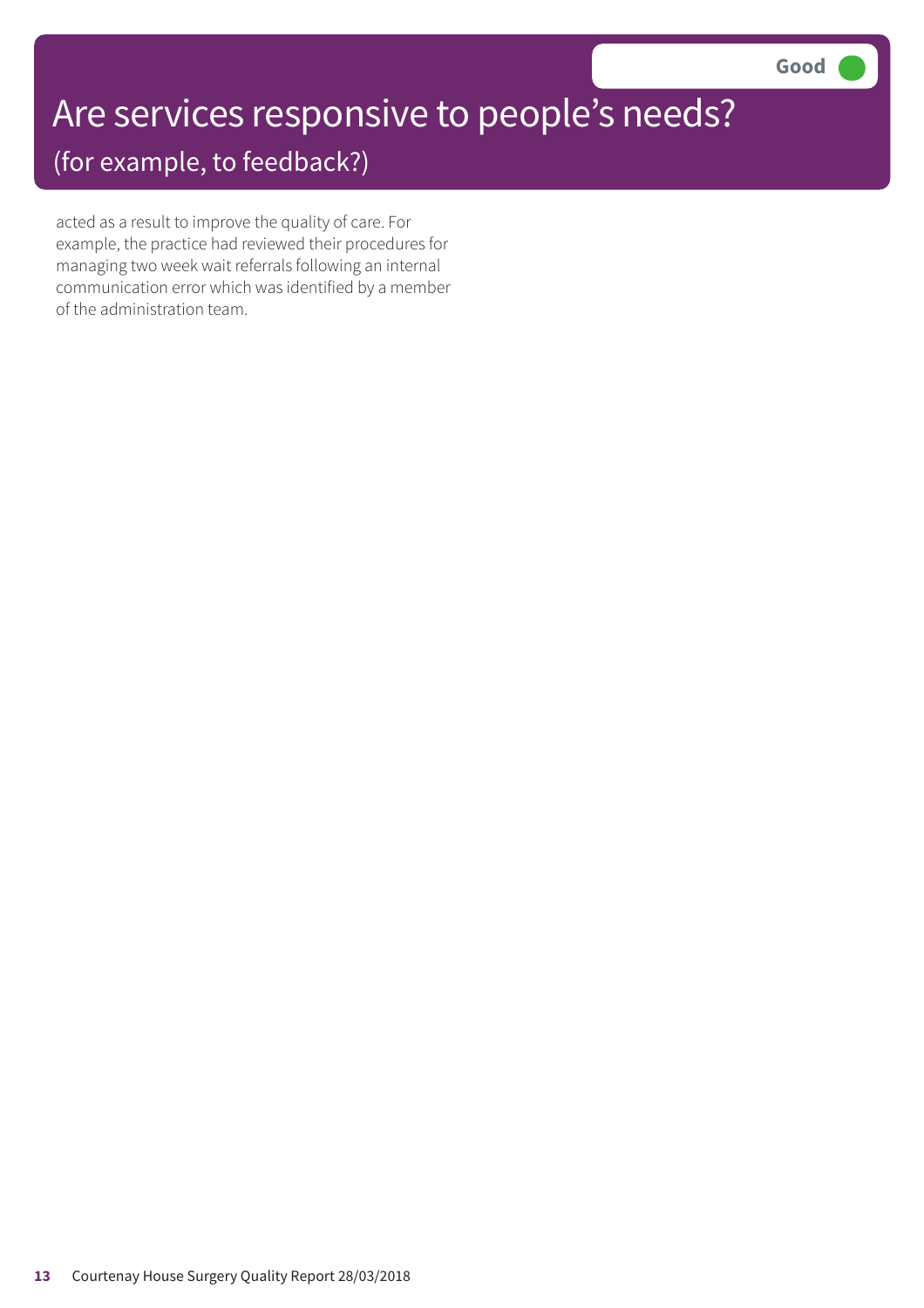### Are services well-led?

(for example, are they well-managed and do senior leaders listen, learn and take appropriate action)

### **Our findings**

**We rated the practice, and all of the population groups, as good for providing well-led services.**

### **Leadership capacity and capability**

Leaders were committed towards delivering high-quality, sustainable care.

- Leaders had the experience, capacity and skills to deliver the practice strategy and address risks to it.
- They were knowledgeable about issues and priorities relating to the quality and future of services. They understood the challenges and were addressing them.
- Leaders at all levels were visible and approachable. They worked closely with staff and others to make sure they prioritised compassionate and inclusive leadership.
- The practice had effective processes to develop leadership capacity and skills, including planning for the future leadership of the practice.
- Leaders were working closely with a neighbouring GP practice and plans were being developed to complete a merger between the two practices.

### **Vision and strategy**

The practice had a clear vision and credible strategy to deliver high quality care and promote good outcomes for patients.

- Supporting business plans were regularly reviewed to achieve priorities.
- The practice displayed its vision and values in the practice and on the practice website.
- Staff were aware of and understood the vision, values and strategy and their role in achieving them.
- The strategy was in line with health and social priorities across the region. The practice planned its services to meet the needs of the practice population. The practice was an active member with the locality and worked closely with local practices and the East and North Hertfordshire Clinical Commissioning Group (CCG).
- The practice monitored progress against delivery of the strategy through regular meetings.

### **Culture**

The practice had a culture of high-quality sustainable care.

• Staff stated they felt respected, supported and valued. They were proud to work in the practice.

- The practice focused on the needs of patients.
- Leaders and managers acted on behaviour and performance inconsistent with the vision and values.
- Openness, honesty and transparency were demonstrated when responding to incidents and complaints. The GP partners liaised with the practice manager and the provider was aware of and had systems to ensure compliance with the requirements of the duty of candour.
- Staff we spoke with told us they were able to raise concerns and were encouraged to do so. They had confidence that these would be addressed. A comments box was available to staff members.
- There were processes for providing all staff with the development they need. This included appraisal and career development conversations. All staff received regular annual appraisals in the last year. Staff were supported to meet the requirements of professional revalidation where necessary. The practice supported the development of staff.
- Clinical staff, including nurses, were considered valued members of the practice team. They were given protected time for professional development and evaluation of their clinical work.
- There was a strong emphasis on the safety and well-being of all staff.
- The practice actively promoted equality and diversity. It identified and addressed the causes of any workforce inequality. Staff told us that they were treated equally.
- There were positive relationships between staff and teams.

### **Governance arrangements**

There were clear responsibilities, roles and systems of accountability to support good governance and management.

- Structures, processes and systems to support good governance and management were clearly set out, understood and effective. The governance and management of partnerships, joint working arrangements and shared services promoted interactive and coordinated person-centred care.
- Staff were clear on their roles and accountabilities including in respect of information governance, safeguarding and infection prevention and control.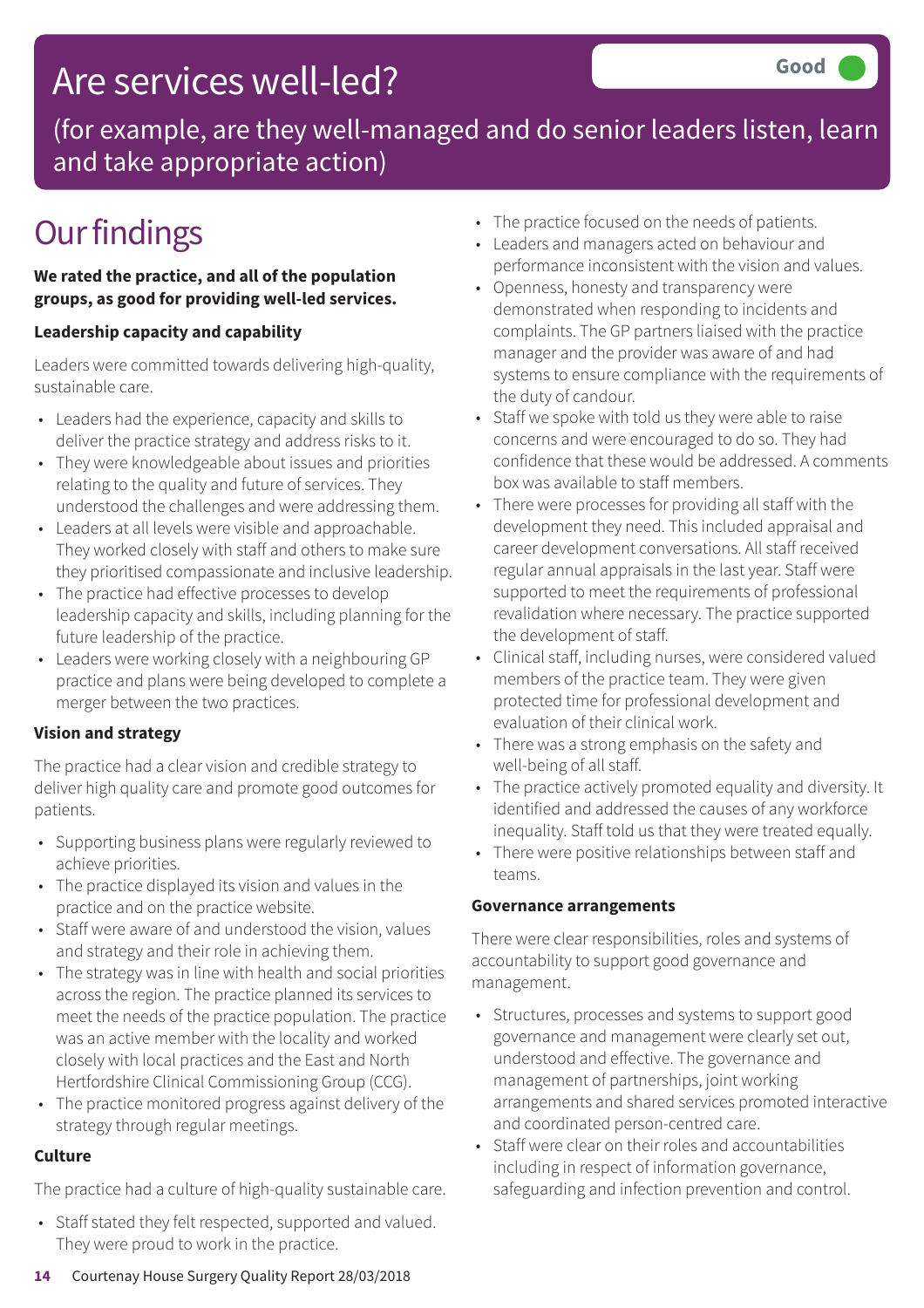## Are services well-led?

### (for example, are they well-managed and do senior leaders listen, learn and take appropriate action)

- Practice leaders had established clear policies, procedures and activities to ensure safety and assured themselves that they were operating as intended.
- Meetings were held across all staff groups and minutes were produced after meetings and made available to all staff.

### **Managing risks, issues and performance**

There were clear systems and processes for managing risks, issues and performance.

- There was an effective process to identify, understand, monitor and address current and future risks including risks to patient safety.
- The practice had processes to manage current and future performance. Performance of employed clinical staff could be demonstrated through audit of their consultations, prescribing and referral decisions. Practice leaders had oversight of Medicines and Healthcare products Regulatory Agency (MHRA) alerts, incidents, and complaints.
- Clinical audit had a positive impact on quality of care and outcomes for patients. There was clear evidence of action to change practice to improve quality. For example, audits had improved patient access and care pathways.
- The practice had plans in place to manage risks and had trained staff for major incidents.
- The practice implemented service developments and where efficiency changes were made this was with input from clinicians to understand their impact on the quality of care.

### **Appropriate and accurate information**

The practice acted on appropriate and accurate information.

- Quality and operational information was used to ensure and improve performance. Performance information was combined with the views of patients.
- Quality and sustainability were discussed in relevant meetings where all staff had sufficient access to information.
- The practice used performance information which was reported and monitored and management and staff were held to account.
- The information used to monitor performance and the delivery of quality care was accurate and relevant. There were plans to address any identified weaknesses.
- The practice used information technology systems to monitor and improve the quality of care. Clinical staff had access to templates and health assessment toolkits which were used to manage patient outcomes.
- The practice submitted data or notifications to external organisations as required.
- There were robust arrangements in line with data security standards for the availability, integrity and confidentiality of patient identifiable data, records and data management systems.

### **Engagement with patients, the public, staff and external partners**

The practice involved patients, the public, staff and external partners to support high-quality sustainable services.

- A full and diverse range of patients', staff and external partners' views and concerns were encouraged, heard and acted on to shape services and culture.
- There was an active patient participation group which regularly engaged with the practice population and liaised closely with staff members.
- The service was transparent, collaborative and open with stakeholders about performance.

### **Continuous improvement and innovation**

There were systems and processes for learning, continuous improvement and innovation.

- There was a focus on continuous learning and improvement at all levels within the practice. The practice was actively involved with the locality and worked collaboratively with the local CCG and a local GP Federation. (A Federation is the term given to a group of GP practices coming together in collaboration to share costs and resources or as a vehicle to bid for enhanced services contracts).
- The practice was in the process of upgrading their website as part of a collaboration with the local CCG and GP practices within the locality.
- The practice made use of internal and external reviews of incidents and complaints. Learning was shared and used to make improvements.
- Staff knew about improvement methods and had the skills to use them.